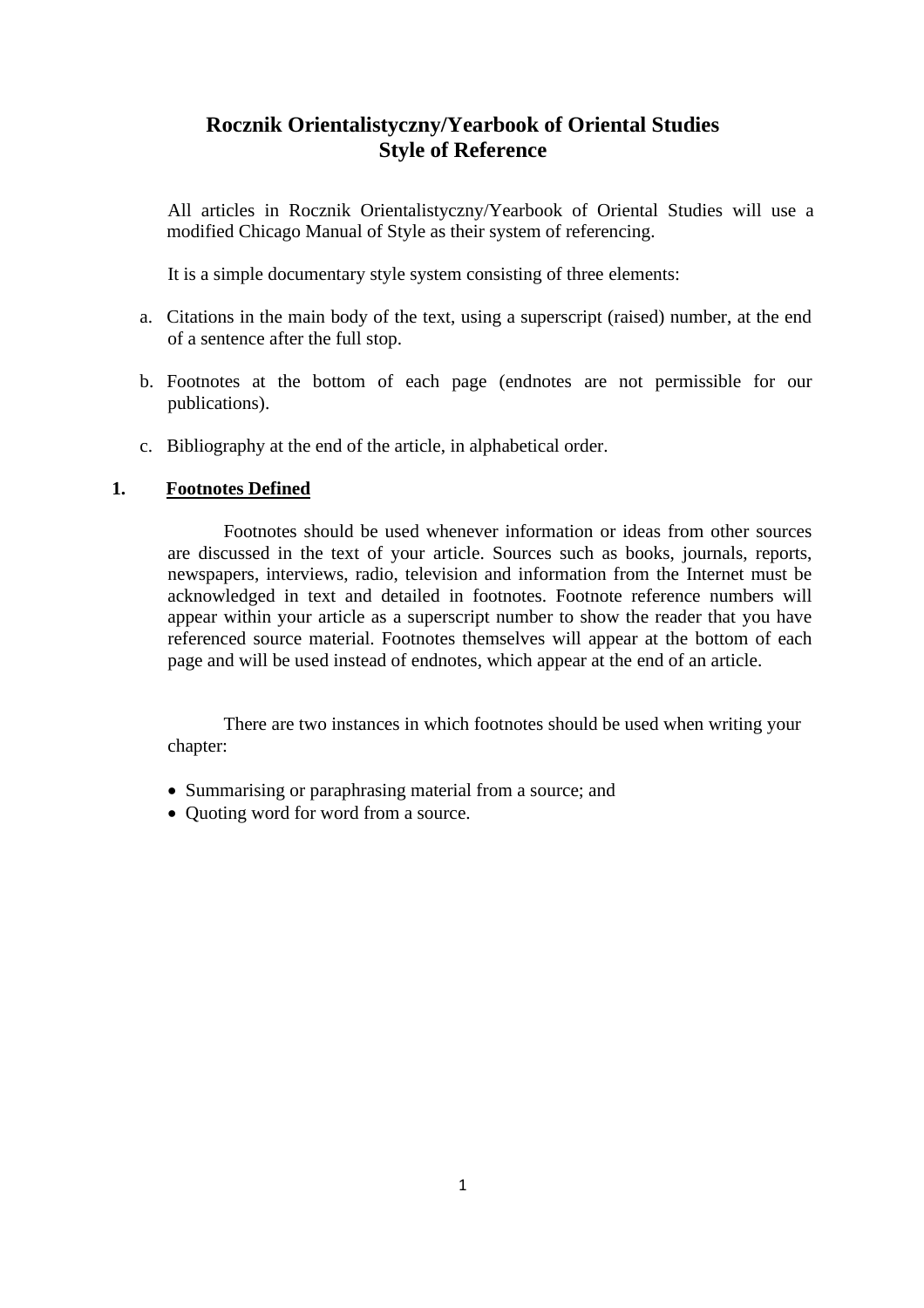#### **A. Summarising and Paraphrasing**

When summarising or paraphrasing materials from an outside source, the footnote reference number should appear after the full stop (period) that ends the sentence containing the summarised or paraphrased information.

For example:

Joe Bloggs notes that Cerberus, in ancient Greek mythology, is a three-headed  $\log$  that guards the gates of the underworld.<sup>1</sup>

#### **B. Direct Quote**

When quoting a source word for word, the footnote reference number should appear directly after the quote.

Here are two examples of a correctly placed reference number when used with a direct quote:

Joe Bloggs notes, 'Cerberus, the mythical three-headed beast guarding the entrance to Hades and the underworld, is said to be sent to sleep by the music of a harp.'<sup>1</sup>

Joe Bloggs, in his epic blog concerning ancient Greek mythology notes, 'Cerberus, the mythical three-headed beast guarding the entrance to Hades and the underworld, is said to be sent to sleep by the music of a harp,<sup>1</sup> but I strongly disagree.

Note: The footnote reference number always appears outside of punctuation.

#### **2. Formatting Footnotes – Overview**

#### **A. Elements of a Footnote – First Appearance**

The first time a reference is used, it generally lists the author, title, and facts regarding the publication, in that order. Elements are separated by commas with the facts of publication enclosed in parentheses.

These are the elements of the footnotes and the precise method in which they are to be formatted when referenced for the first time.

- Author's name(s) appear using their full name listed as First Name, M.I (if used), Last Name, exactly as it appears in the publication you are referencing.
- Full titles italicised.
- City and year of publication.
- Page number(s) within the source where you found your information. Note: The letter 'p.' or 'pp.' is used preceding a page number.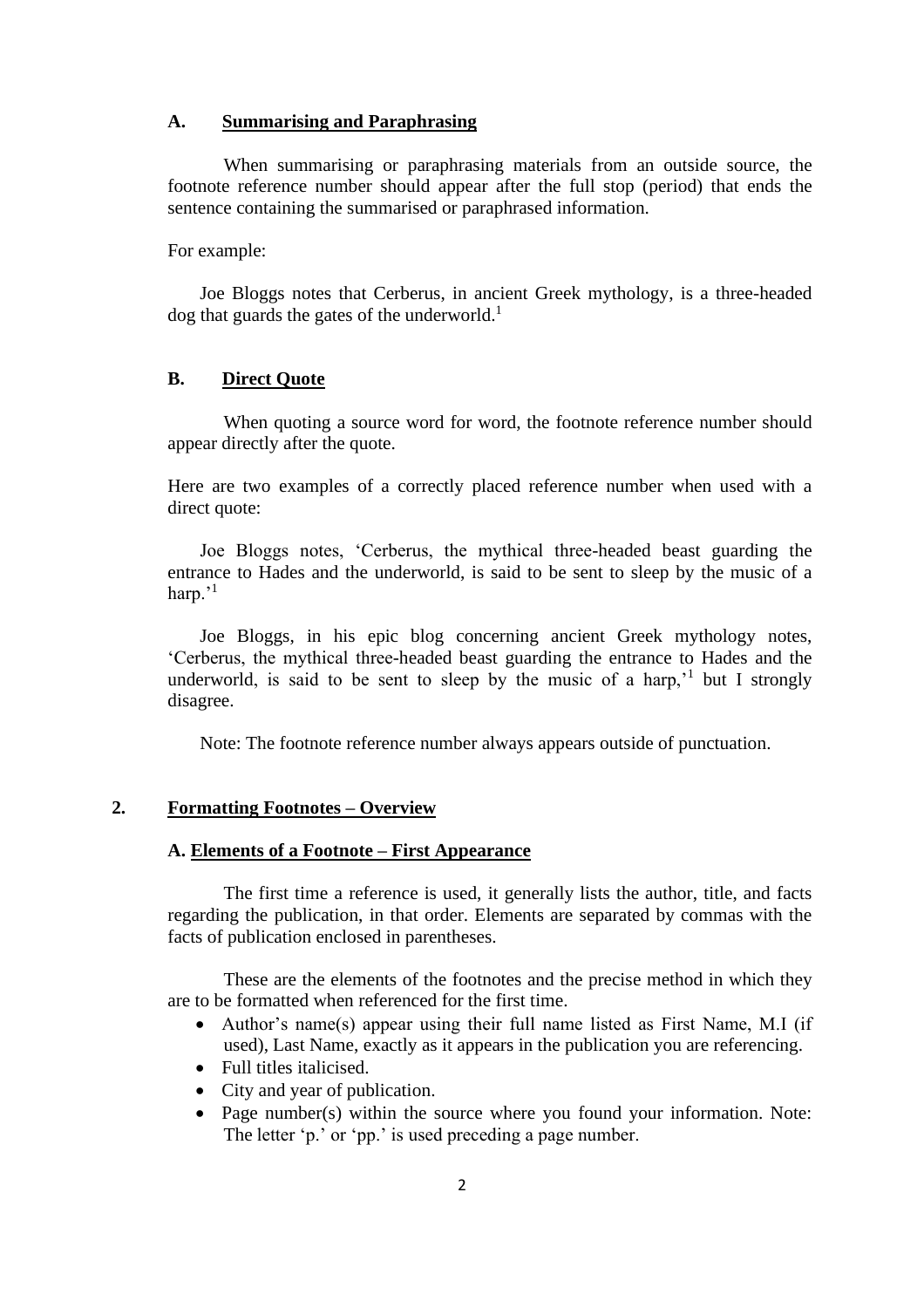# **B. Second and Subsequent Footnotes**

When the same source is cited more than once in the text body of your article, the footnote will be formatted differently than it was the first time. This method is called 'the short form'. (See section C below)

These are the elements of the footnotes and the precise method in which they are to be formatted when using the source for the second and subsequent times.

- Author's last name(s) only.
- Short title of publication or source.
- Page number(s). Note: The letter 'p.' or 'pp.' is used preceding a page number.

# **C. Short Form for Titles**

The short title contains the key word or words from the main title. These are the general rules when referencing your source for the second and subsequent times. Please note, if referencing your source more than two times in the footnotes, each short title must appear exactly the same as the short title before.

Here are the general rules for using short titles:

- If the first word of the title is *A* or *The*, it is usually omitted.
- The order of the words should not be changed.
- Titles of four words or fewer are seldom shortened.
- The short title is italicised.

# **D. Examples of First Appearance and Second/Subsequent Footnotes**

For these examples we will show the reference of a Book with one author. Later in this guide, you will learn about different types of sources and the precise manner in which they are to be formatted.

# 1<sup>st</sup> Appearance:

<sup>1</sup> Michael Pollan, *The Omnivore's Dilemma: A Natural History of Four Meals*, New York 2006, pp. 99-100.

2<sup>nd</sup> and Subsequent Appearances:

<sup>22</sup>Pollan, *Omnivore's Dilemma*, p. 3.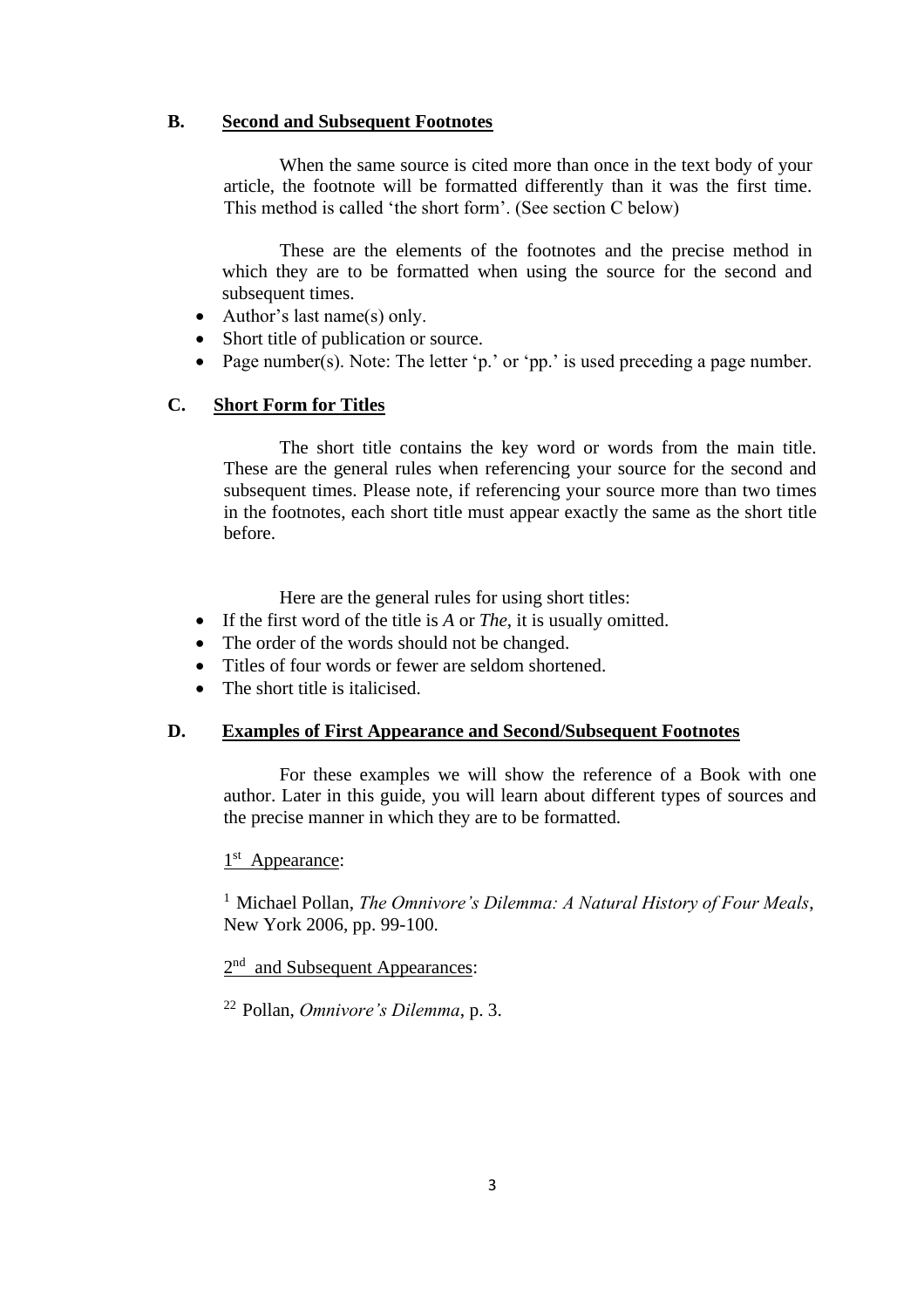#### **E. Editors and Translators in Place of an Author's Name**

Often an editor or translator is used instead of an author's name when referencing a source. In these cases, the editor or translator's full name is used in the same manner an author's is followed by '(ed.)' or '(trans.)'.

<sup>1</sup> George Brown (ed.), *Making Time for Family: A Guide to Multi-Tasking* New York 2010, pp. 35-125.

<sup>2</sup>Terrence J. Long (trans.), *Singing in the Key of Si: The Latino Guide to Vocal Coaching*, New York 2010, pp. 41-65.

### **F. Using Ibidem**

The abbreviation 'Ibidem' (meaning in Latin 'in the same place') usually refers to a single work cited in the note immediately preceding. Here are the particular rules that apply when using Ibidem. It is used in place of the author's name(s) as well as the title of the work that is referenced.

- The abbreviation Ibidem is to be capitalized.
- Ibidem must never be used if the preceding note contains more than one referenced work.
- If the referenced material is found on the same page as the previous note, there is no need to place a page number after the abbreviation Ibidem.
- If the page number is different yet the referenced material is exactly like the previous reference, the abbreviation Ibidem is followed by a comma and then page number.

The following are examples of the proper use of Ibidem in your footnotes.

<sup>1</sup> Michael Pollan, *The Omnivore's Dilemma: A Natural History of Four Meals*, New York 2006, p. 99-100.

 $<sup>2</sup>$  Ibidem.</sup>

 $3$  Ibidem, p. 45.

 $4$  Ibidem, p. 55-62.

#### **G. Op. cit. and loc. cit.**

Chicago Style disallows the Latin abbreviations, op. cit. and loc. cit. for subsequent cited references. Instead, use the short forms mentioned above.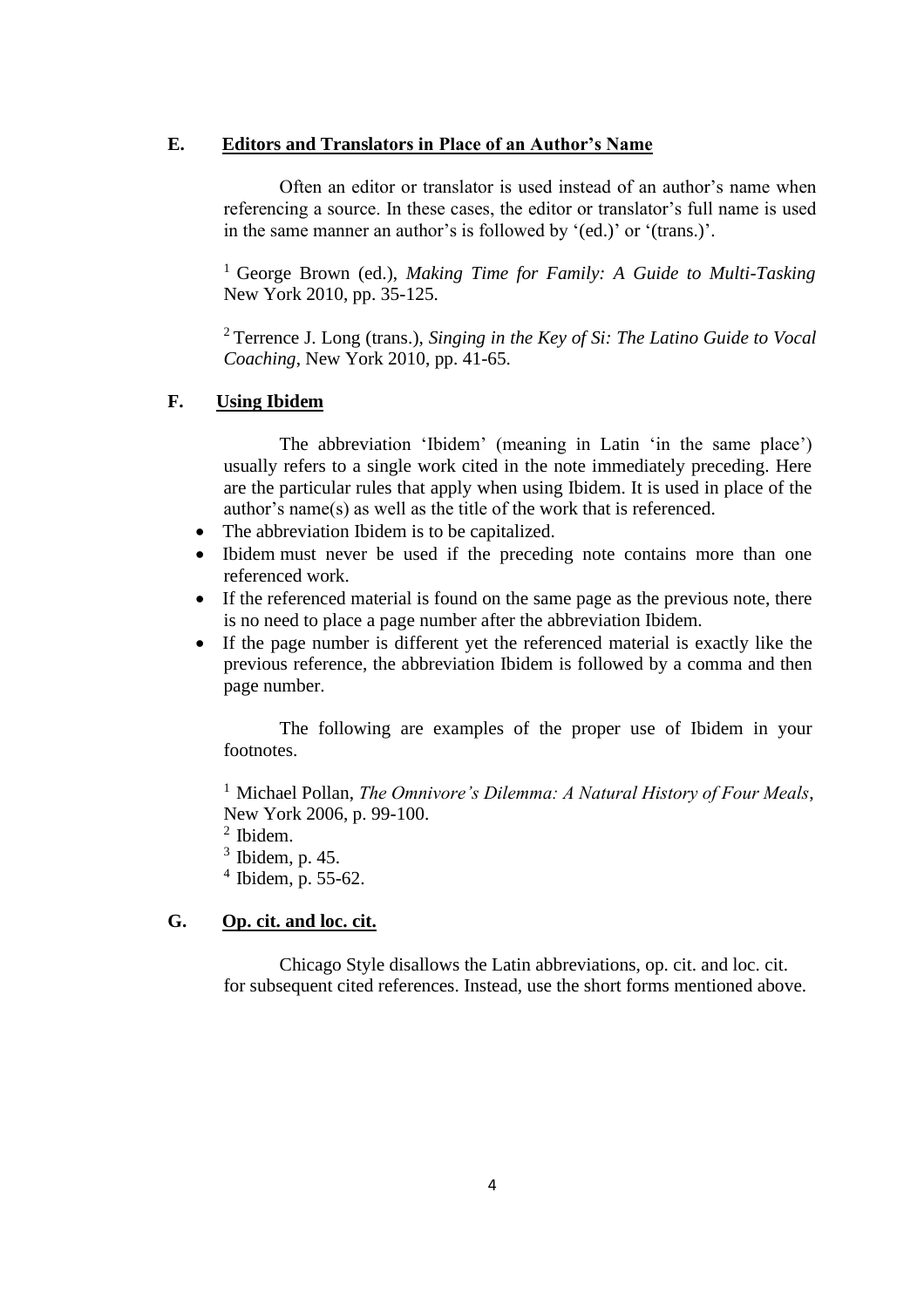#### **3. Referencing Different Types of Sources**

There are many types of sources available to authors and each type has a particular manner of referencing. This section will show you exactly how to reference each type of source.

#### **A. Books & Journals**

A book or a journal is considered a 'large work'. The title of a large work is italicised in a footnote. The following examples show you the proper way to format the reference of a book as well as the proper format of a book in its shortened form as described in section **2-C** above:

#### Book – One Author

<sup>1</sup> Michael Pollan, *The Omnivore's Dilemma: A Natural History of Four Meals*, New York 2006, pp. 99-100.

<sup>2</sup>Pollan, *Omnivore's Dilemma*, p. 42.

### Book – Two or Three Authors

<sup>1</sup>Douglas Simms and John Q. Public, *Reaching for the Stars*, London 2009, pp. 23-44.

<sup>2</sup>Simms and Public, *Reaching for the Stars*, p. 68.

#### Book – Four or More Authors

<sup>1</sup> James T. Masterson et al., *The Study of Primates: Every Man and His Monkey*, St. Louis 2001, pp. 167-184.

<sup>2</sup> Masterson et al., *Study of Primates*, p. 289.

Book – Editor, Translator or Compiler Instead of an Author

<sup>1</sup> Blake Talmut (ed.), *Geriatric Studies in America: Making Sense of Ageing*, New York 2004, pp. 12-97.

<sup>2</sup>Talmut, *Geriatric Studies*, p. 48.

Book – Editor, Translator or Compiler in Addition to an Author

<sup>1</sup>Barry G. Goldham, *If I Were the King of the Forest*, (trans.) Mark Knopler, London 2000, p. 45.

<sup>2</sup> Goldham, *King of the Forest*, p. 56.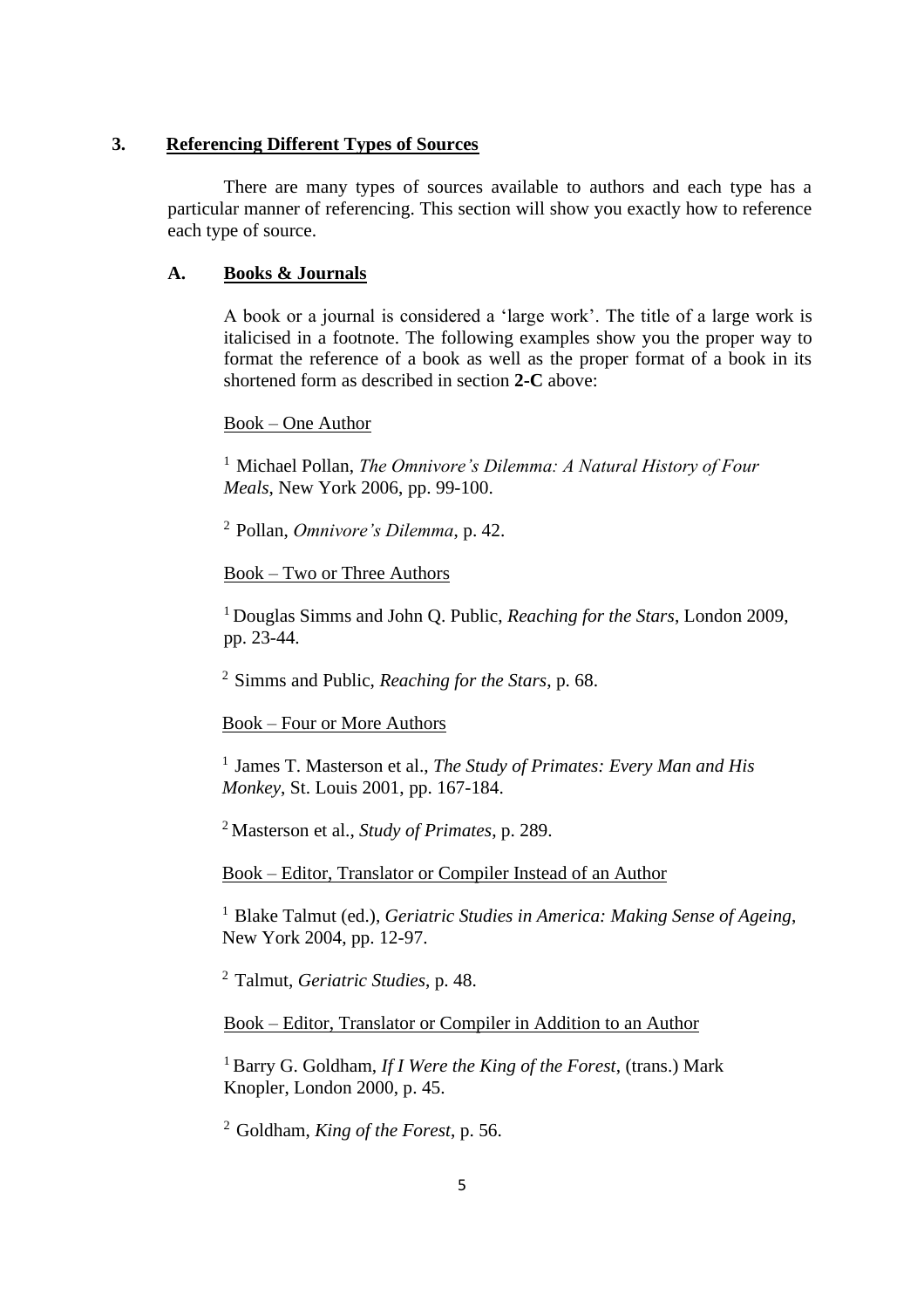#### **B. Chapter or Other Part of a Book or Journal**

When referencing a chapter or other part that appears in a larger work such as a book or journal, the chapter or other part appears inside quotation marks in roman (non-italicised). Note: the method of referencing an editor or translator of the book or journal is different from referencing them in place of an author is a larger work.

 $1$  Dewey P. Riddles, 'The Making of a Tree: From Seed to Majestic Oak', in: *Biology is Your Friend: Nature at Its Finest*, ed. Barbara Fuller, New York 2001, pp. 25-33.

 $52$  Riddles, 'Making of a Tree', p. 31.

#### **C. Preface, Foreword or Introduction of a Book**

When citing a preface, foreword or introduction of a book or journal, the term used (preface, foreword, introduction) is not placed inside quotation marks. Note: the author is referenced using the word 'by' followed by the author's full name.

<sup>1</sup> Jerry T. Johnson, Preface to *The Golden Years: Finding Peace Later in Life*, by Austin Powers-Nelson, Minneapolis 1992, p. ix-xxi.

 $22$  Johnson, Preface, p. xxiv.

#### **D. Books or Journals Published Electronically**

If your reference is available in more than one format, cite only the format that you used for viewing the material. If your source material was viewed on the Internet, you must include the URL and the date you viewed the material. Note: page numbers may not appear in some electronic versions. If that is the case for your source material, you may use a chapter or section number in lieu of the page number(s).

<sup>1</sup> Jane Austen, *Pride and Prejudice*, New York 2007, Kindle edition.

<sup>2</sup>Michael Pollan, *The Omnivore's Dilemma: A Natural History of Four Meals*, New York 2006, Viewed 29 February 2009, <http://www.booksarethebomb.com/pollan/the-omnivores-dilemma.html>.

<sup>3</sup>Austen, *Pride and Prejudice*.

<sup>4</sup>Pollan, *Omnivore's Dilemma*, chap. 6.

Note: the URL should not be a working hyperlink.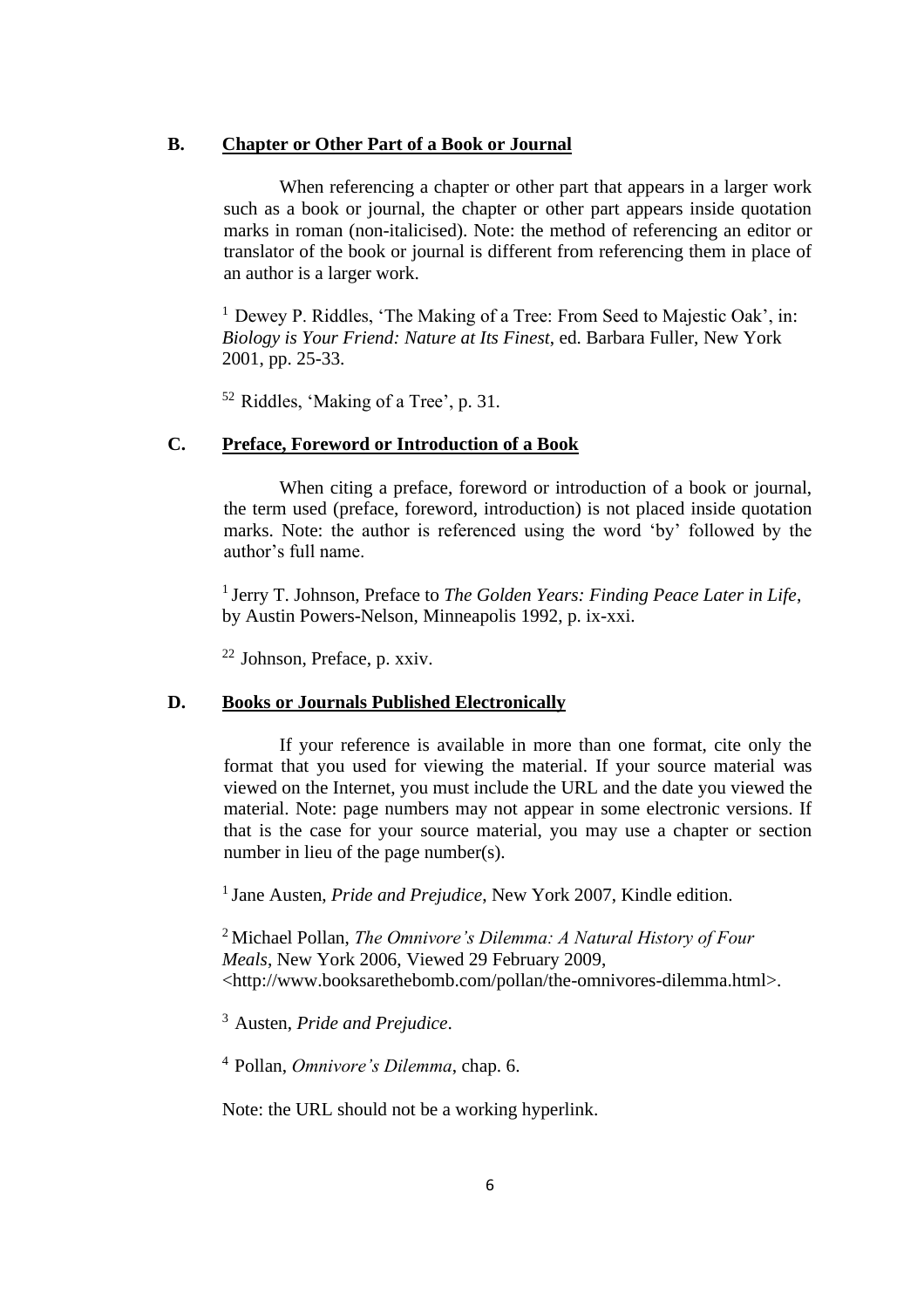# **E. Article in a Journal**

When citing an article that appears in a journal, list the specific page number or numbers, if any, that are used.

<sup>1</sup> Bailey G. Nicholson, 'Saving Money the Old Fashioned Way', *Banking Today* 45 (2002), pp. 21-25.

<sup>2</sup> Nicholson, 'Old Fashioned Way', p. 29.

### **F. Newspaper or Magazine Article**

If your source material is an article that appears in a newspaper or magazine that you viewed online, you must use the URL and the date it was viewed. The same rules for URLs apply for eBooks vs. hard copies as is referenced in Part D of this section. If no author name is given, begin your footnote reference with the title of the article.

<sup>1</sup> Jonathon D. Plummer, 'Bringing Home the Bacon', *New Yorker*, 14 February 2008, p. 87.

 $72$  Plummer, 'Bringing Home the Bacon', p. 91.

# **G. Book Review**

<sup>1</sup>Gail DeVaney, 'What's for Dinner Tonight?' review of *The Omnivore's Dilemma: A Natural History of Four Meals*, by Michael Pollan, *Daily Mirror*, 5 August 2010, Weekly Book Review.

<sup>12</sup> DeVaney, 'What's for Dinner Tonight?'

# **H. Thesis or Dissertation**

<sup>1</sup> Barbara Breyersville, 'Bringing the Extended Family Together Again: Hope and Healing after Time Passes By' (PhD diss., Northern Illinois University, 2004).

<sup>4</sup> Breyersville, 'Extended Family'.

#### **I. Website**

<sup>1</sup> 'Google Privacy Policy', Viewed 14 September 2010, <http://www.google.com/intl/en/privacypolicy.html>.

<sup>22</sup>'Google Privacy Policy'.

#### **J. Email or Text Message**

1 Linda Havelin, text message to author, 25 April 2009.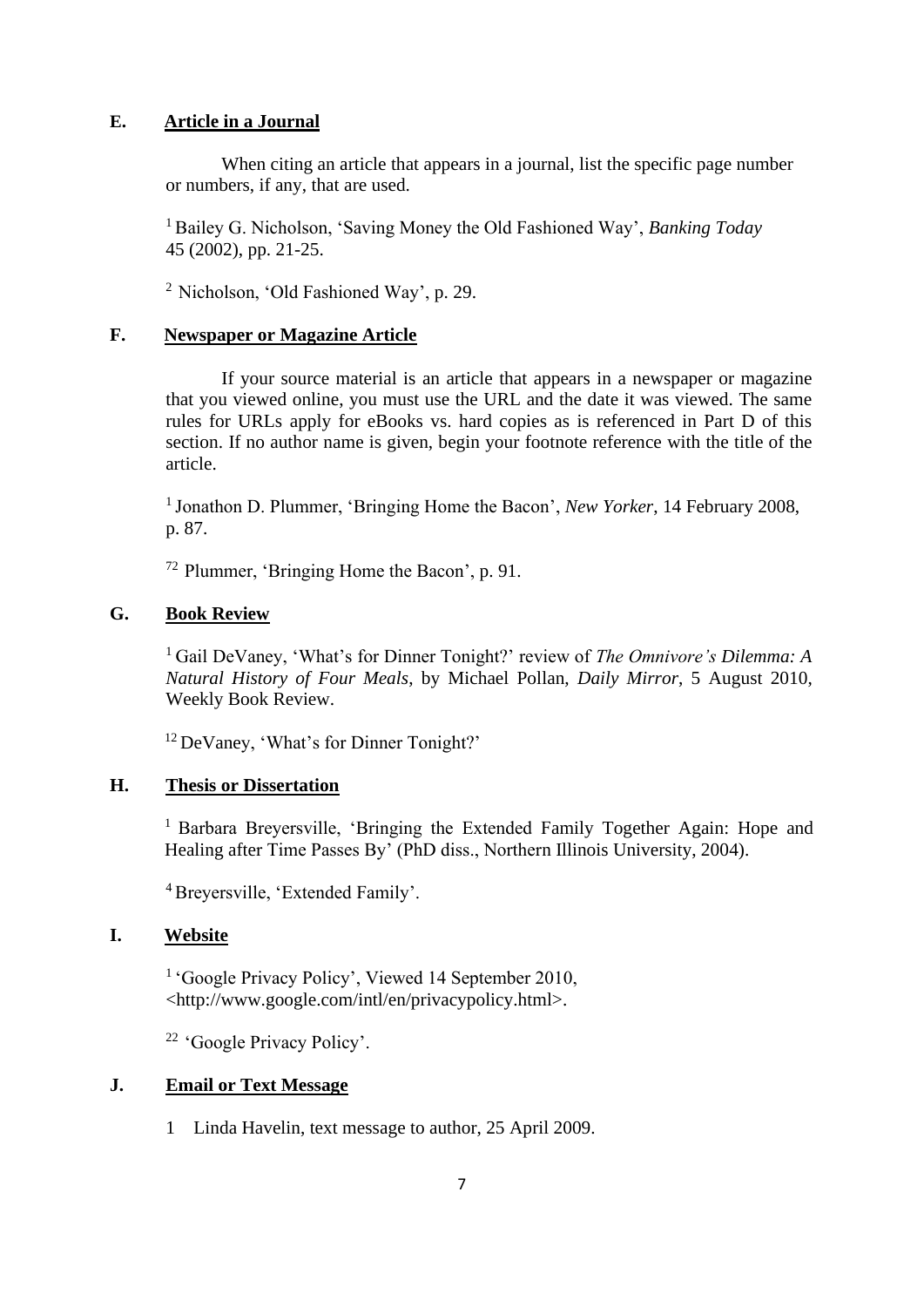# **4. References – Bibliography at the end of the article, in alphabetical order**

# **A. Book**

Potolsky Matthew, *Mimesis*, Routledge, New York-London 2006.

Maalouf Amin, *In The Name of Identity. The Violence and The Need To Belong*, (trans.) Barbara Bray, Penguin Books, New York 2000.

Said Edward W., *Orientalism. Western Conceptions of the Orient*, Penguin Books, London 1991 (1<sup>st</sup> ed. 1978).

Bartmiński Jerzy and Stanisława Niebrzegowska-Bartmińska, *Tekstologia*, PWN, Warszawa 2009.

# **B. Article in a journal**

Molla M.K.U., 'The Bengal Cabinet Crisis of 1945', *Journal of Asian History* 14/2 (1980), pp. 127*-*148.

Numansen Sofia and Marinus Ossewaarde, 'Patterns of Migrant Post-memory: the Politics of Remembering the Sayfo', *Communication, Politics & Culture* 48/3 (2015), pp. 41-52.

# **C. Chapter**

Kongslien Ingeborg, 'The Scandinavian 'Migrant Novel' – a New National Narrative and a Cosmopolitical Tale', in: *Le roman migrant au Québec et en Scandinavie/The Migrant Novel in Quebec and Scandinavia*, Svante Lindberg (ed.), Peter Lang, Frankfurt am Main 2013, pp. 125-139.

# **D. Online article**

Khemiri Jonas Hassen, 'As You Would Have Told It To Me (Sort Of) If We Had Known Each Other Before You Died', *The New Yorker*, 25 September 2017, Viewed 19 June 2019, *<*<https://www.newyorker.com/magazine/2017/09/25/as-you-would-have-told-it-to-me>*>.*

'Jonas Hassen Khemiri Interview: Reading Has To Be Dangerous', *Louisiana News*, 6 April 2017, Viewed 20 June 2019, <https://www.youtube.com/watch?v=CPN3qBbg\_A8>.

# **E. Website**

*Ett öga rött* (Wikipedia entry), Viewed 20 June 2019, <https://en.wikipedia.org/wiki/Ett öga rött>.